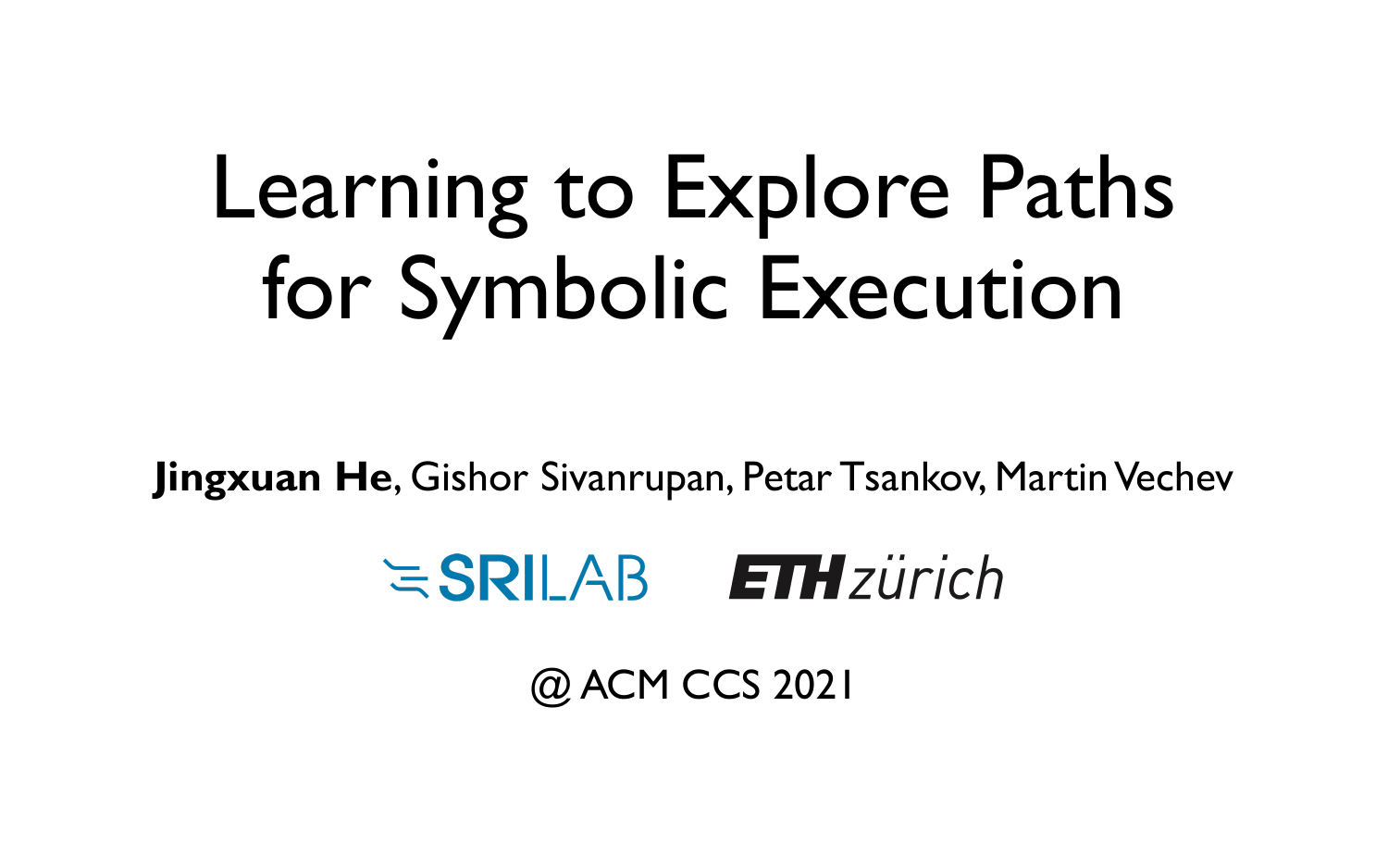# Symbolic Execution

#### **A powerful technique widely adopted in security**



Analyzing Protocol Implementations





#### **Can be used to generate "good" tests**





SAGE Symbolic **PathFinder** 



Apollo

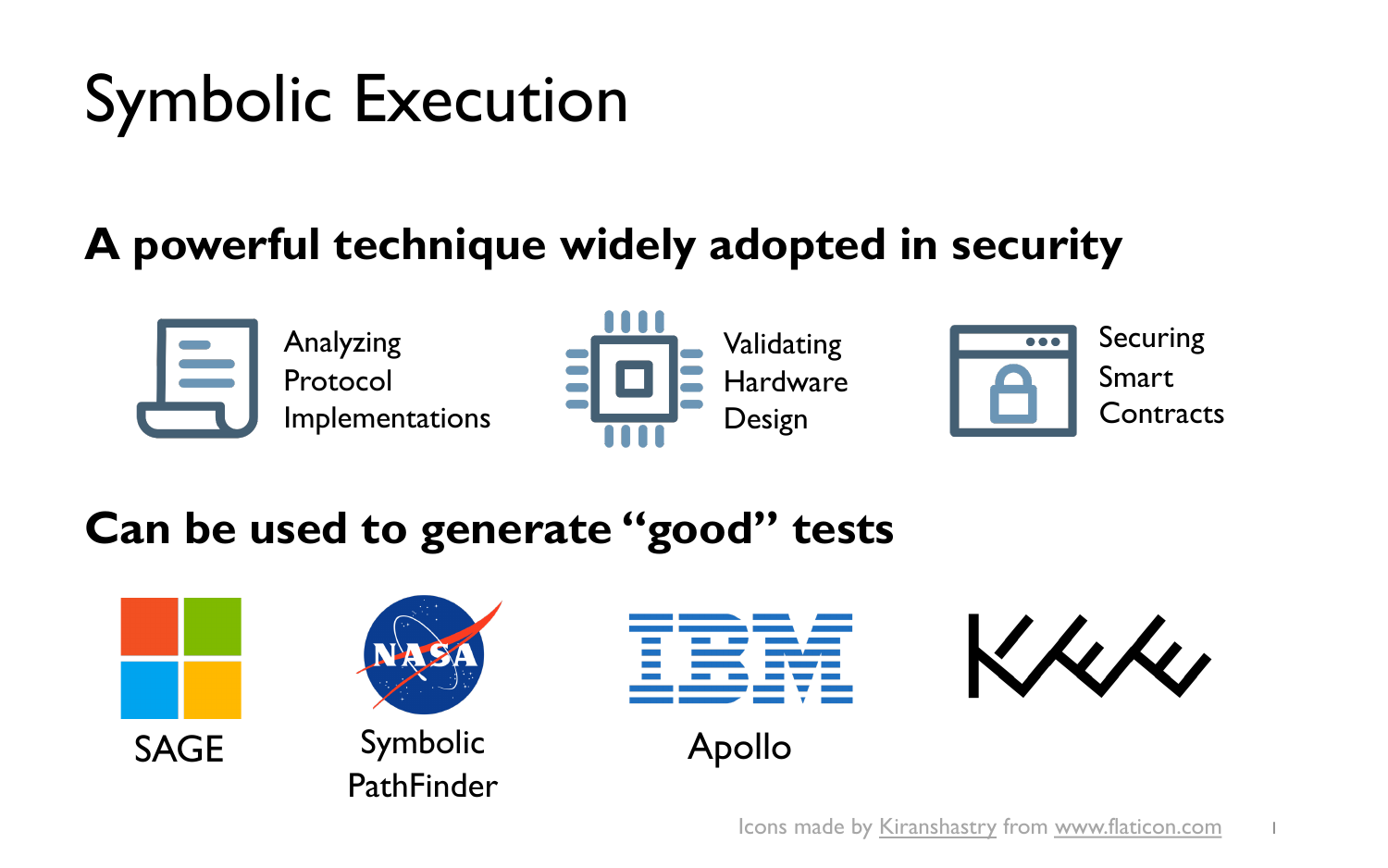### Path Exploration and Explosion



**Coverage Objective of Symbolic Execution:**

arg max tests  $|U_{t \in tests}$  coverage $(t)$  |  $\overline{totalTime}$ 

**Path Explosion:**

**#states is exponential in #branches #states explodes at deep branches**

**e.g., 10k-100k states for coreutils**

**Candidate States:**  $a_0$   $b_0$   $c_0$   $d_0$   $e_0$ 

**Tests Generated:**

 $a_0-b_0-e_0$ 

**Need a Good Strategy to Select Promising States!**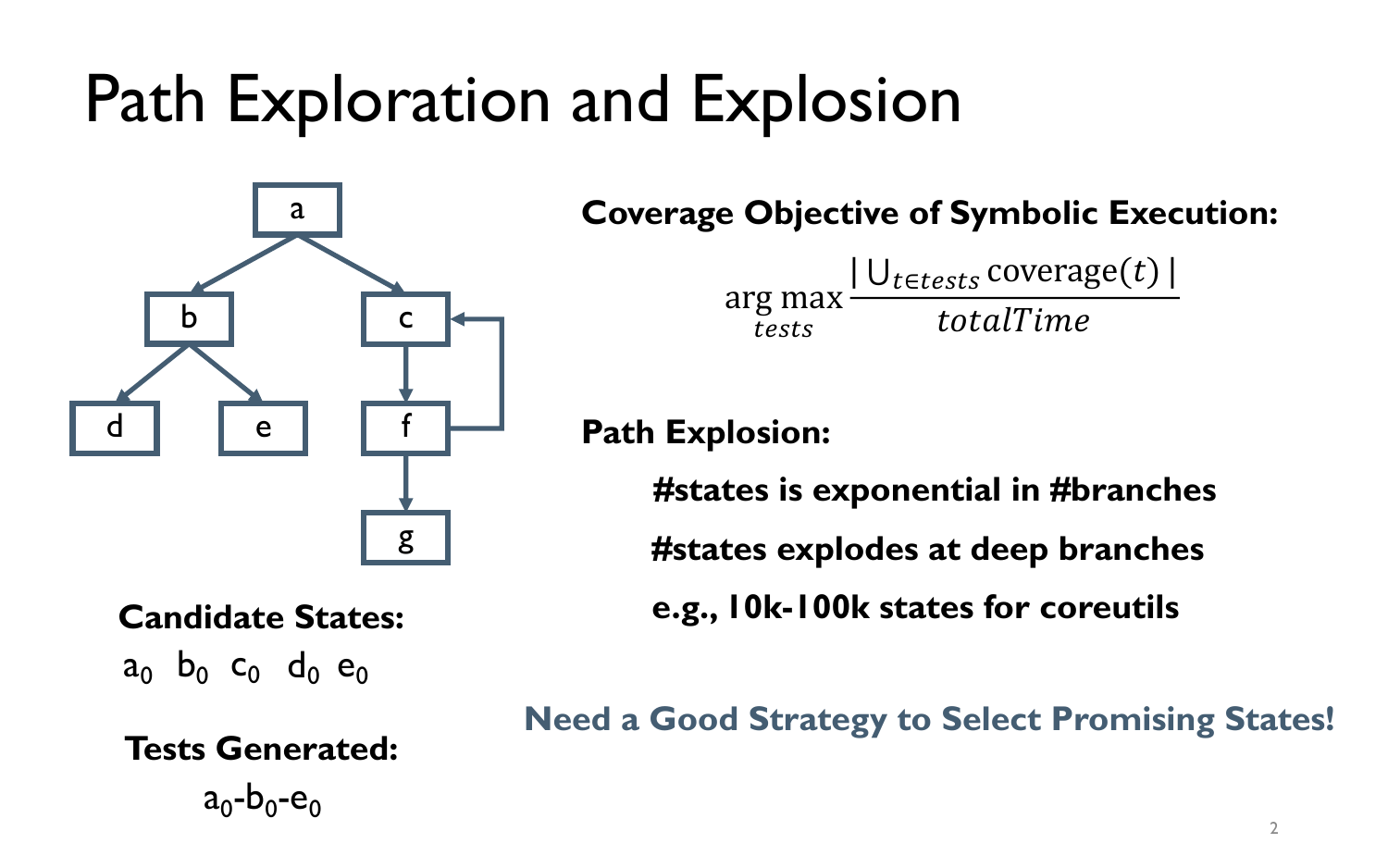#### State Selection Strategies



#### **Cannot Calculate testsFrom and statesFrom!**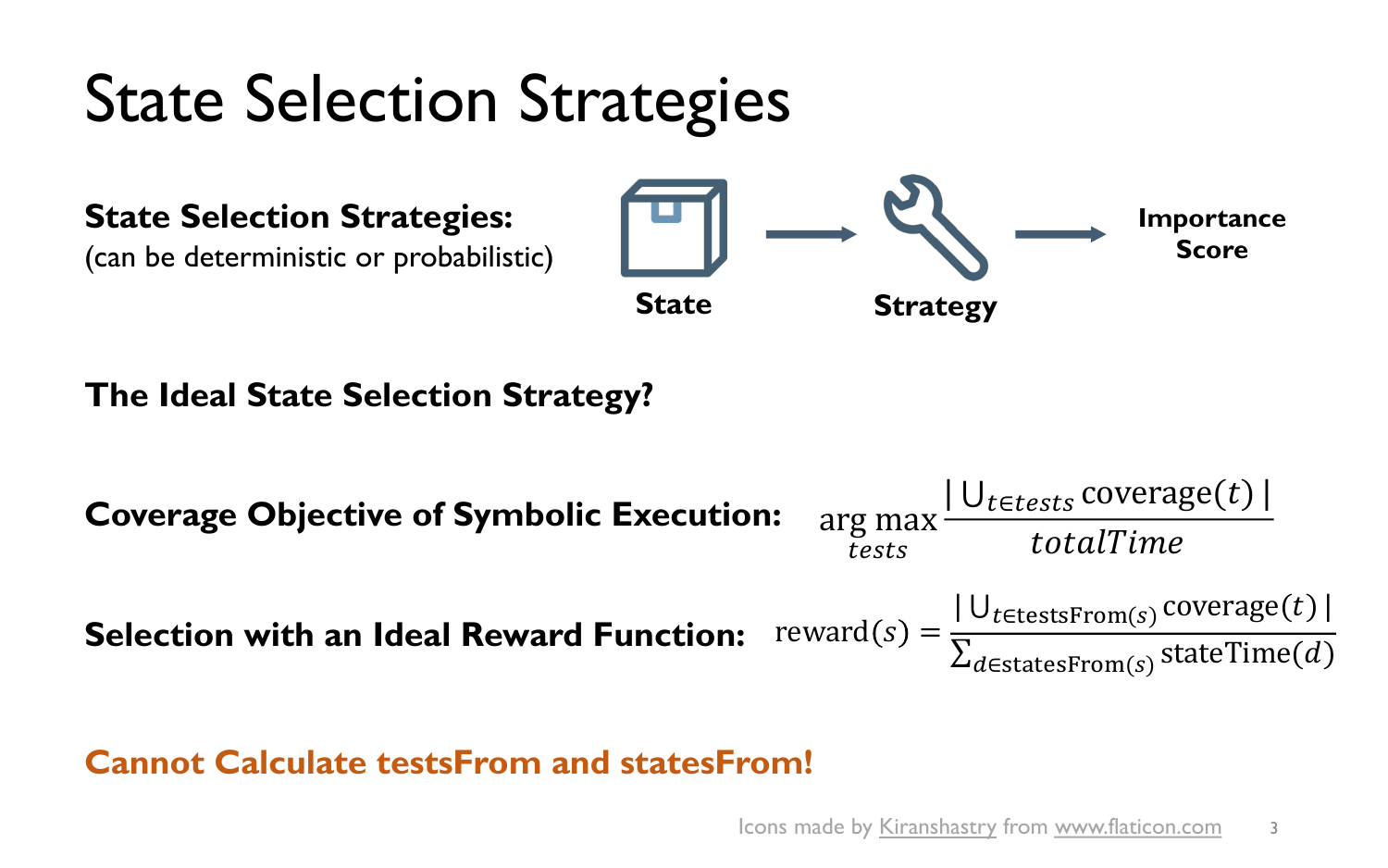### Existing State Selection Heuristics

**Existing Heuristics:** select states based on certain property of the states. Often get stuck in program parts favoring the property but fail to explore other parts



**Expectation for Learning:** an adaptive strategy subsuming individual heuristics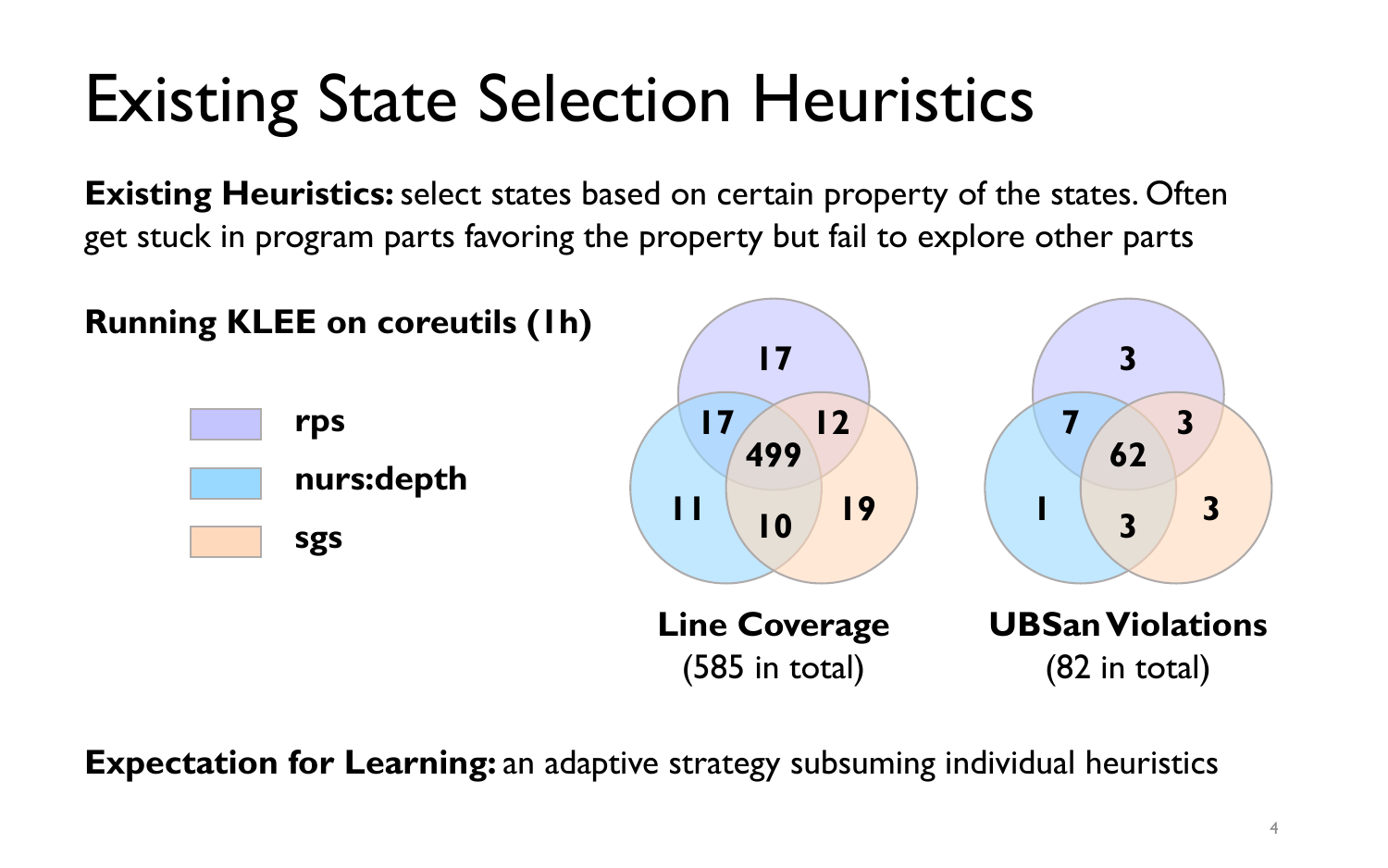## Learch: our Learned Strategy



**State Feedforward Networks**

> **Training Dataset Features**



**Manuel Heuristics**

**Predicted Reward**

 $|U_{t \in \text{testsFrom}(s)} \text{coverage}(t)|$  $\overline{\Sigma_{d\in\text{statesFrom}(s)}\text{stateTime}(d)}$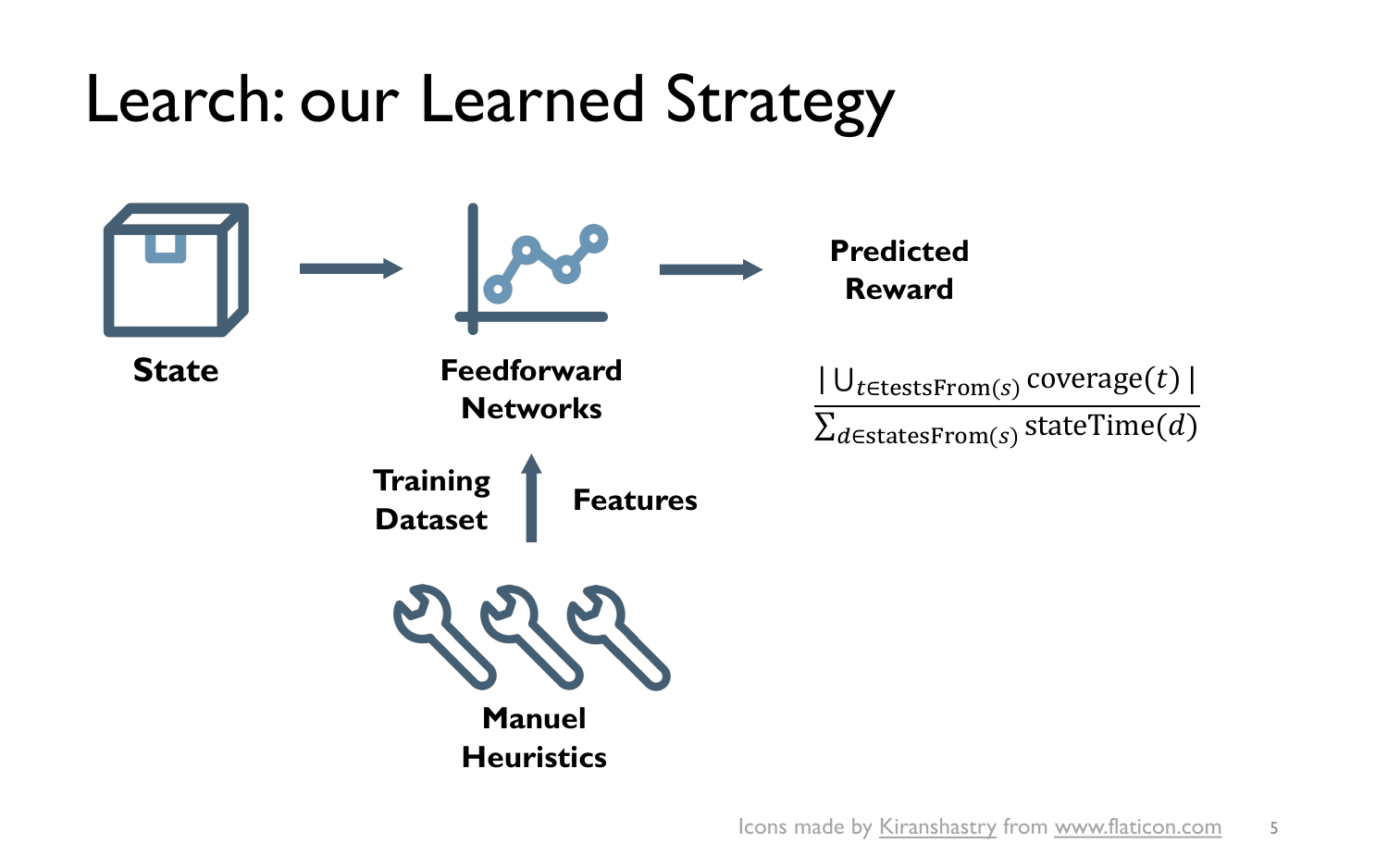### Learch: Line Coverage on coreutils

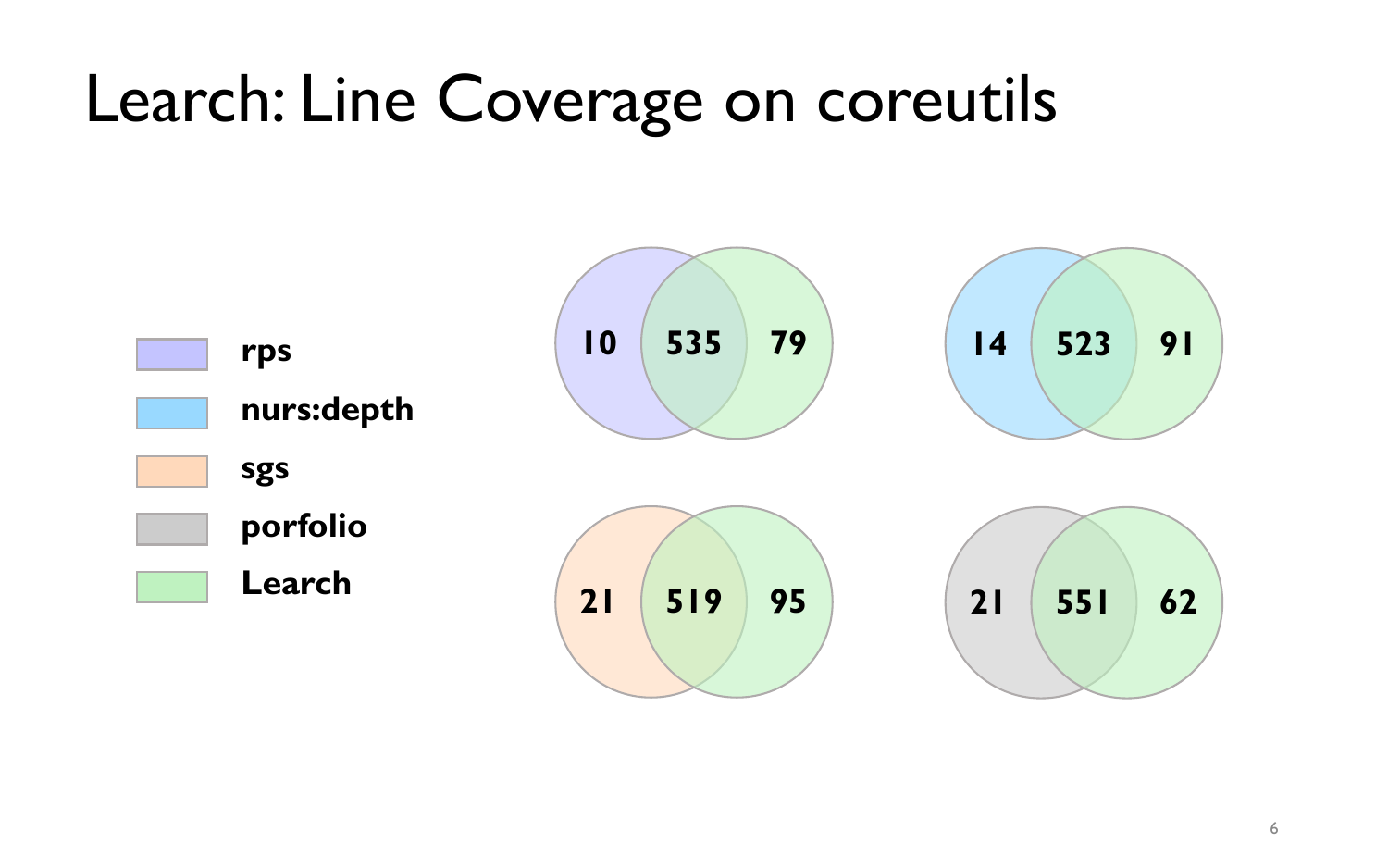#### Learch: UBSan Violations on coreutils

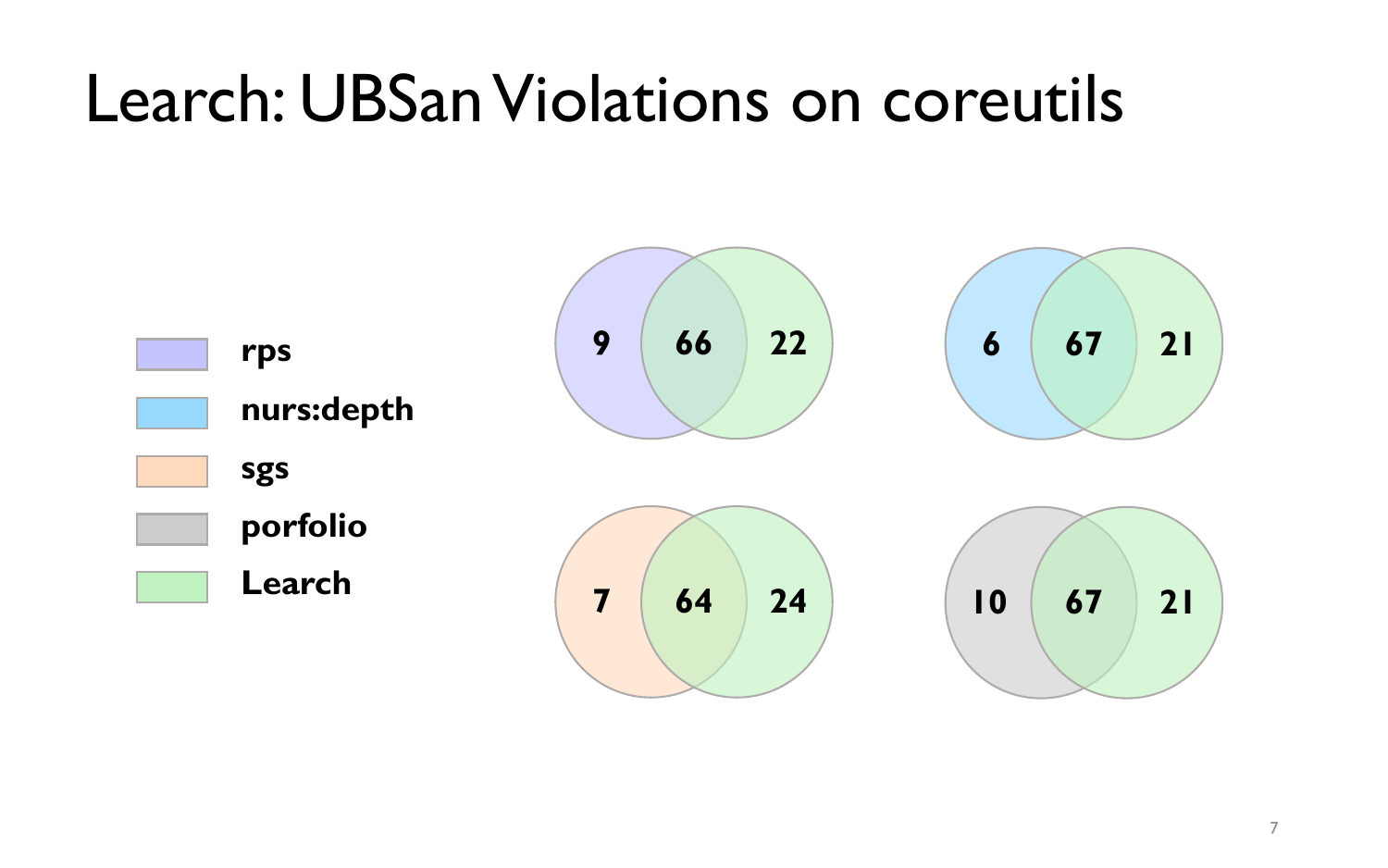#### Obtaining a Supervised Dataset

a b c d | e | | f g

|                                 | <b>States</b>                         |              |                   |            | Cov                                  |   |                | <b>NewCov</b>  |  |
|---------------------------------|---------------------------------------|--------------|-------------------|------------|--------------------------------------|---|----------------|----------------|--|
| $\mathbf{I}$                    | $a_0$ - $c_0$ - $f_0$ - $g_0$         |              |                   |            | a, c, f, g                           |   |                | a, c, f, g     |  |
|                                 | 2 $a_0 - c_0 - f_0 - c_1 - f_1 - g_1$ |              |                   | a, c, f, g |                                      | Ø |                |                |  |
|                                 | 3 $a_0-b_0-d_0$                       |              |                   | a, b, d    |                                      |   | b, d           |                |  |
|                                 |                                       |              |                   |            |                                      |   |                |                |  |
| $a_0$                           |                                       |              | $c_0$ $f_0$ $g_0$ |            | $c_1$ $f_1$ $g_1$                    |   | $b_0$          | d <sub>0</sub> |  |
|                                 |                                       | $2 \sqrt{2}$ | $2^{\circ}$       |            | $\begin{array}{ccc} & 2 \end{array}$ |   | $\overline{2}$ |                |  |
| <b>Time Spent by Each State</b> |                                       |              |                   |            |                                      |   |                |                |  |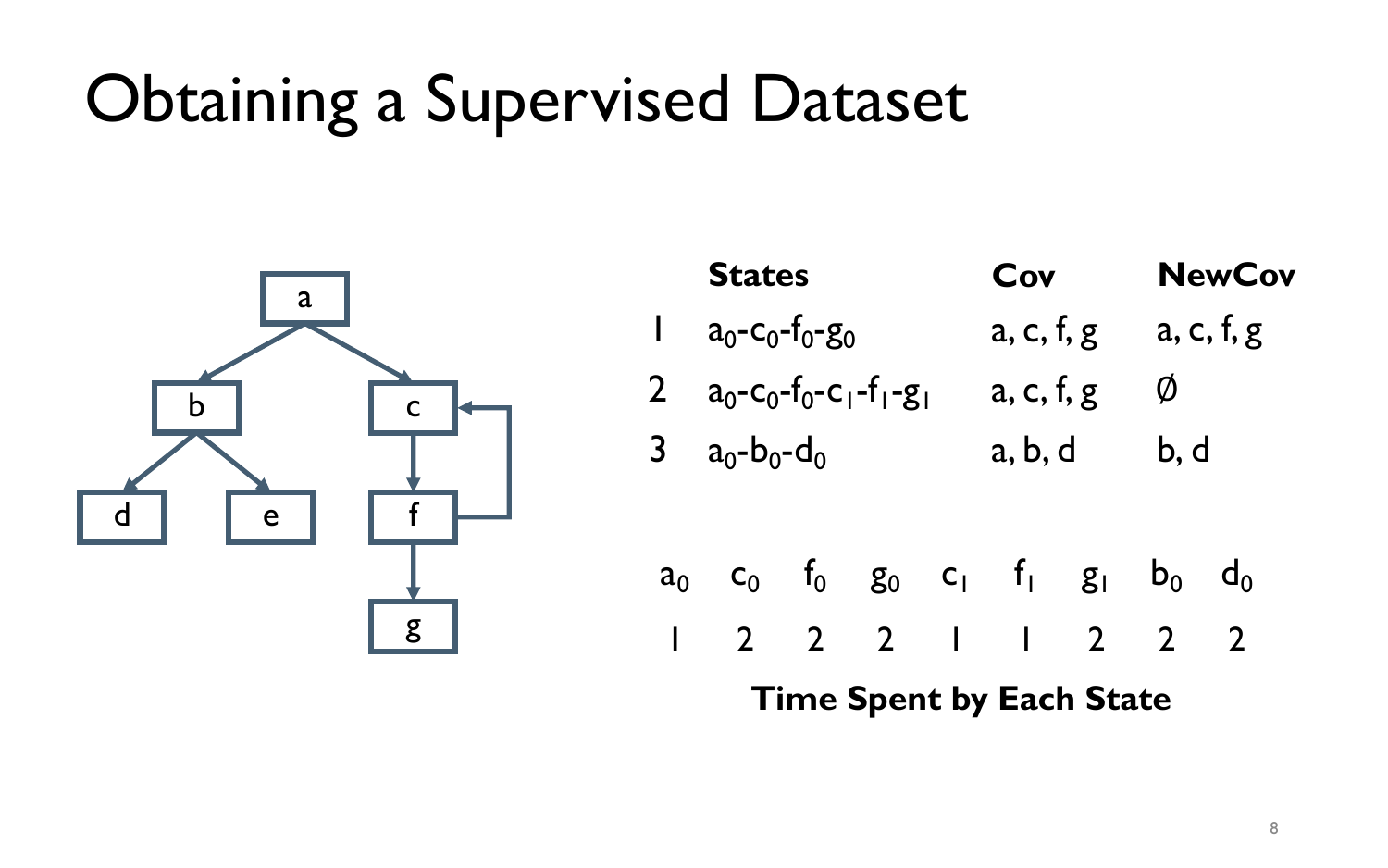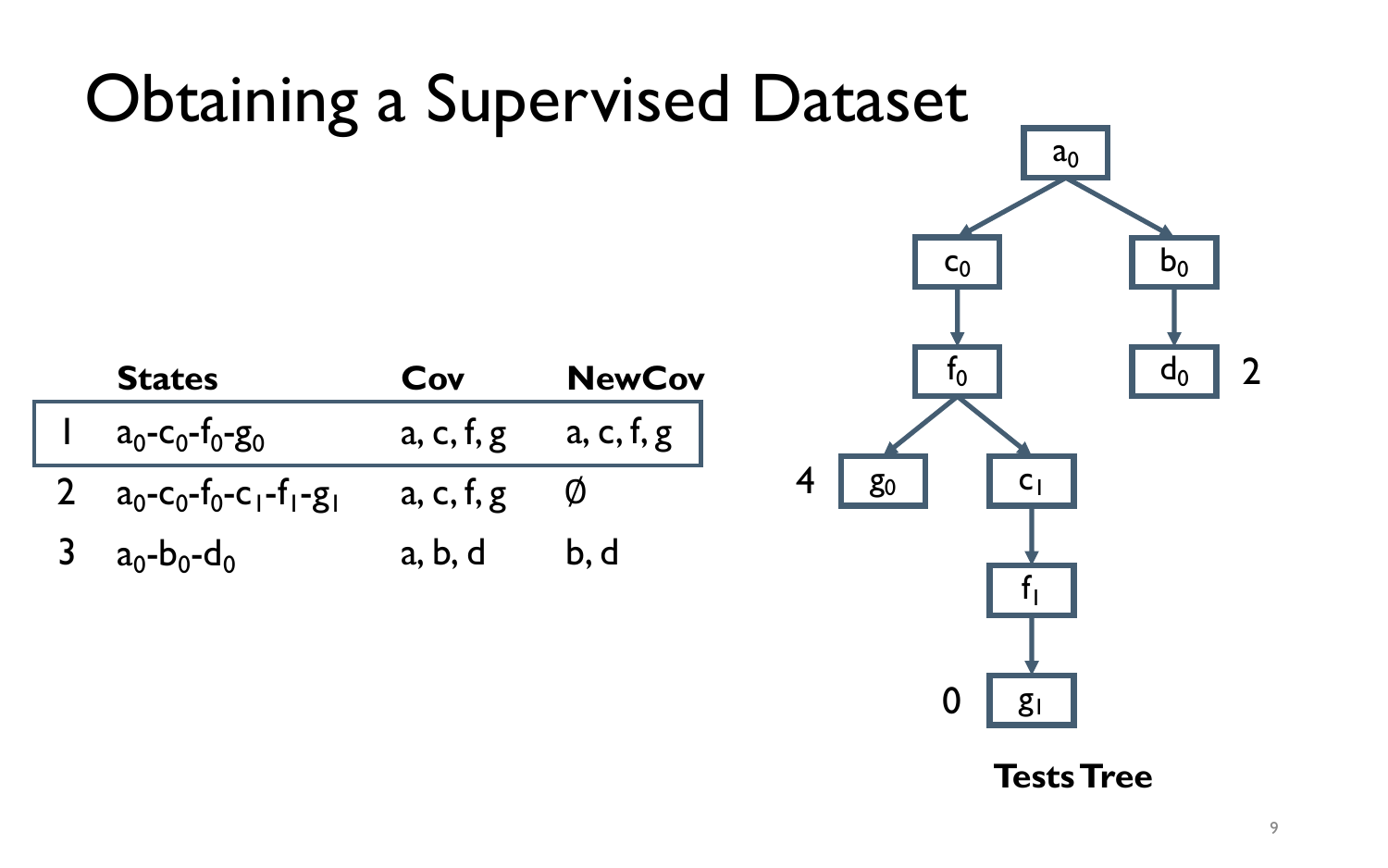#### Obtaining a Supervised Dataset



| <b>State</b>   | <b>Time</b>    | <b>TotalCov</b> | <b>TotalTime</b> | <b>Reward</b>  |  |
|----------------|----------------|-----------------|------------------|----------------|--|
| a <sub>0</sub> |                | 6               | 15               | 0.4            |  |
| $c_0$          | $\overline{2}$ | 4               | $\overline{0}$   | 0.4            |  |
| f <sub>0</sub> | $\overline{2}$ | 4               | 8                | 0.5            |  |
| g <sub>0</sub> | $\overline{2}$ | 4               | $\overline{2}$   | $\overline{2}$ |  |
| C <sub>1</sub> | I              | 0               | 4                | 0              |  |
| f <sub>1</sub> |                | 0               | 3                | 0              |  |
| g <sub>1</sub> | $\overline{2}$ | 0               | $\overline{2}$   | 0              |  |
| $b_0$          | $\overline{2}$ | $\overline{2}$  | 4                | 0.5            |  |
| $d_0$          | 2              | $\overline{2}$  | $\overline{2}$   |                |  |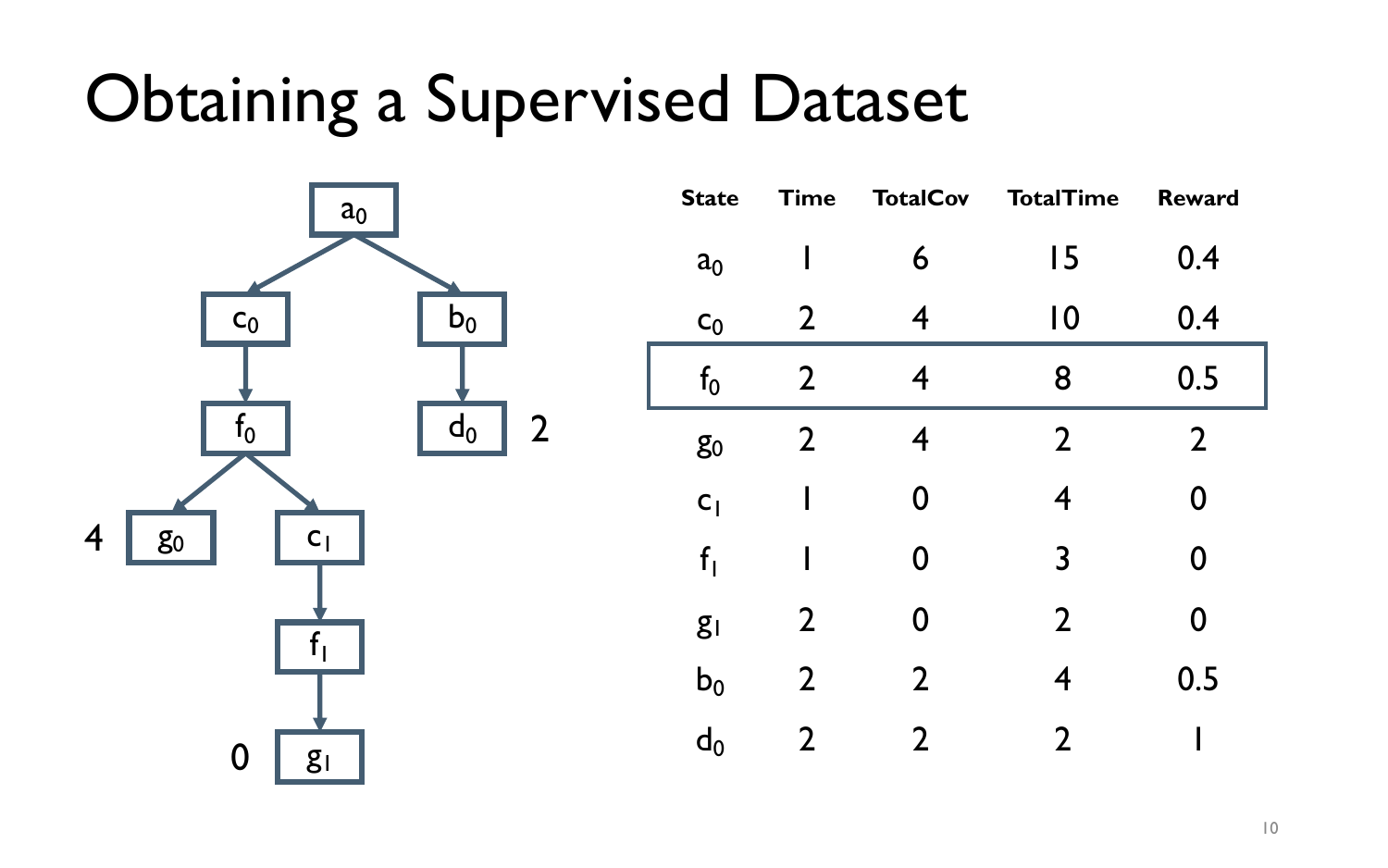## Obtaining a Supervised Dataset

**Procedure** genData

**Input:** a set of training programs a set of strategies **Output:** a supervised dataset **←** ∅ **Obtain new data**  $\otimes$  **on b** with  $\&$ **For each**  $\leq$  and **n** Add  $\otimes$  to  $\otimes$ **Return**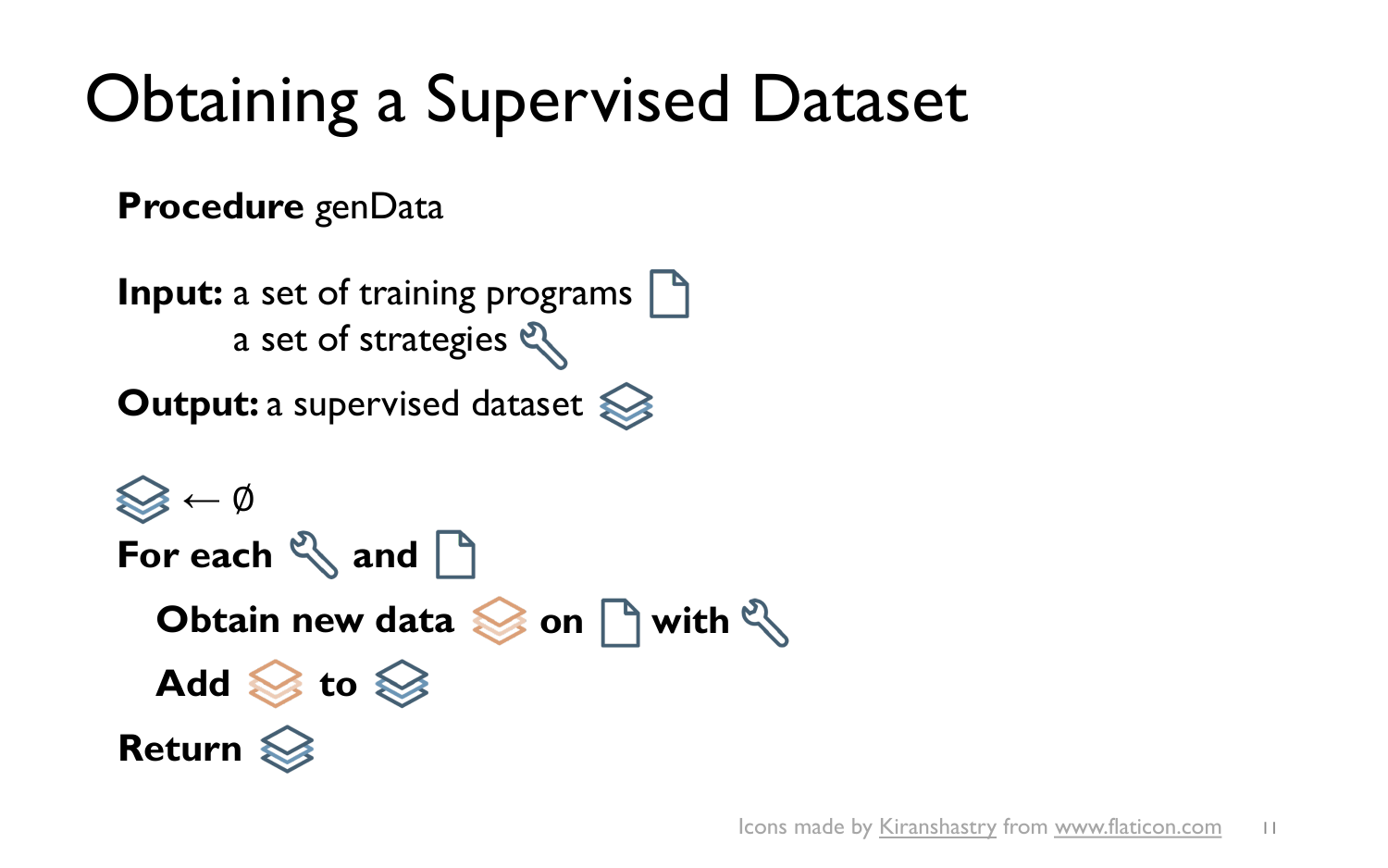## Final Iterative Learning Algorithm

**Iteration 1:**



#### **Manual Heuristics**

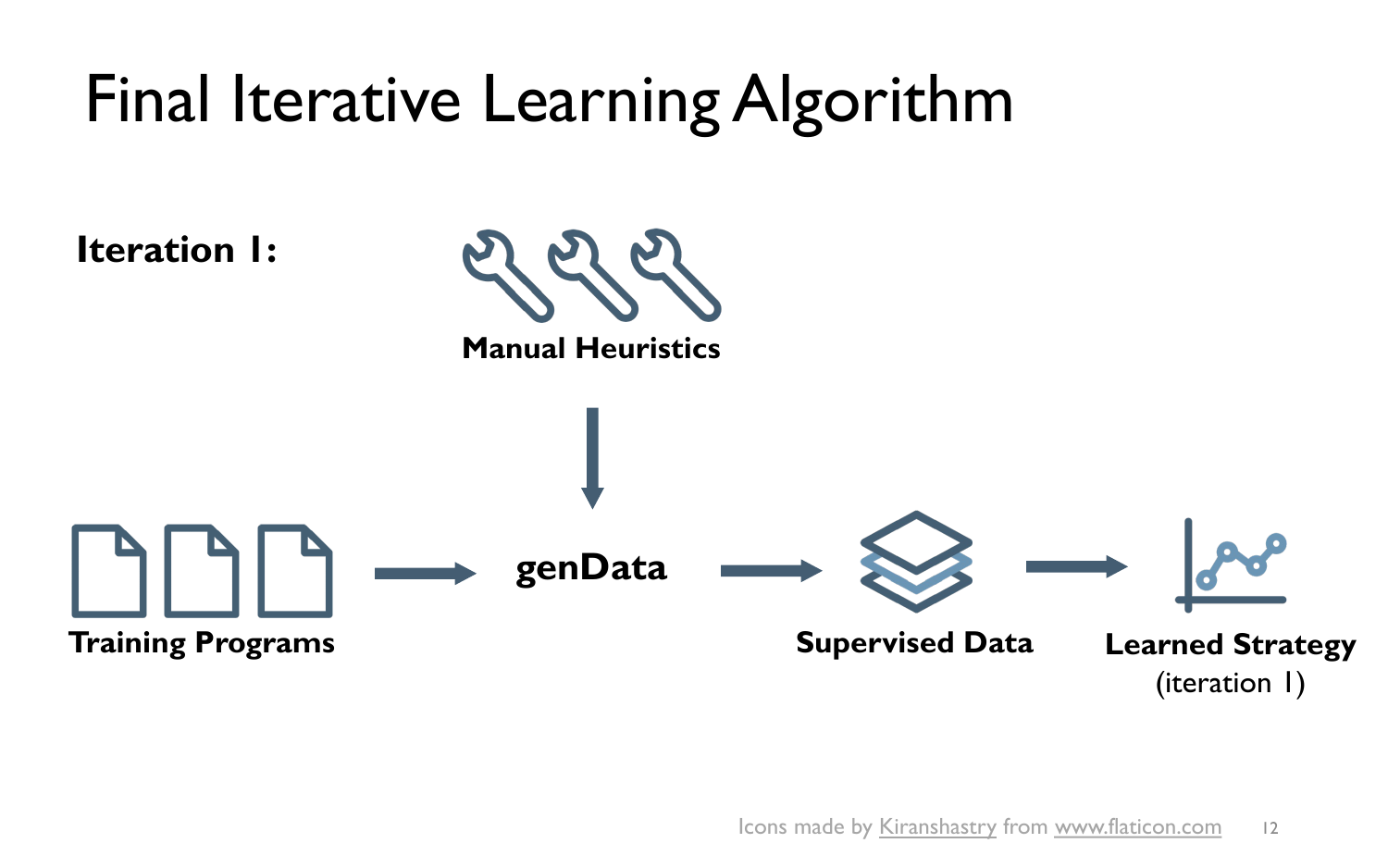## Final Iterative Learning Algorithm

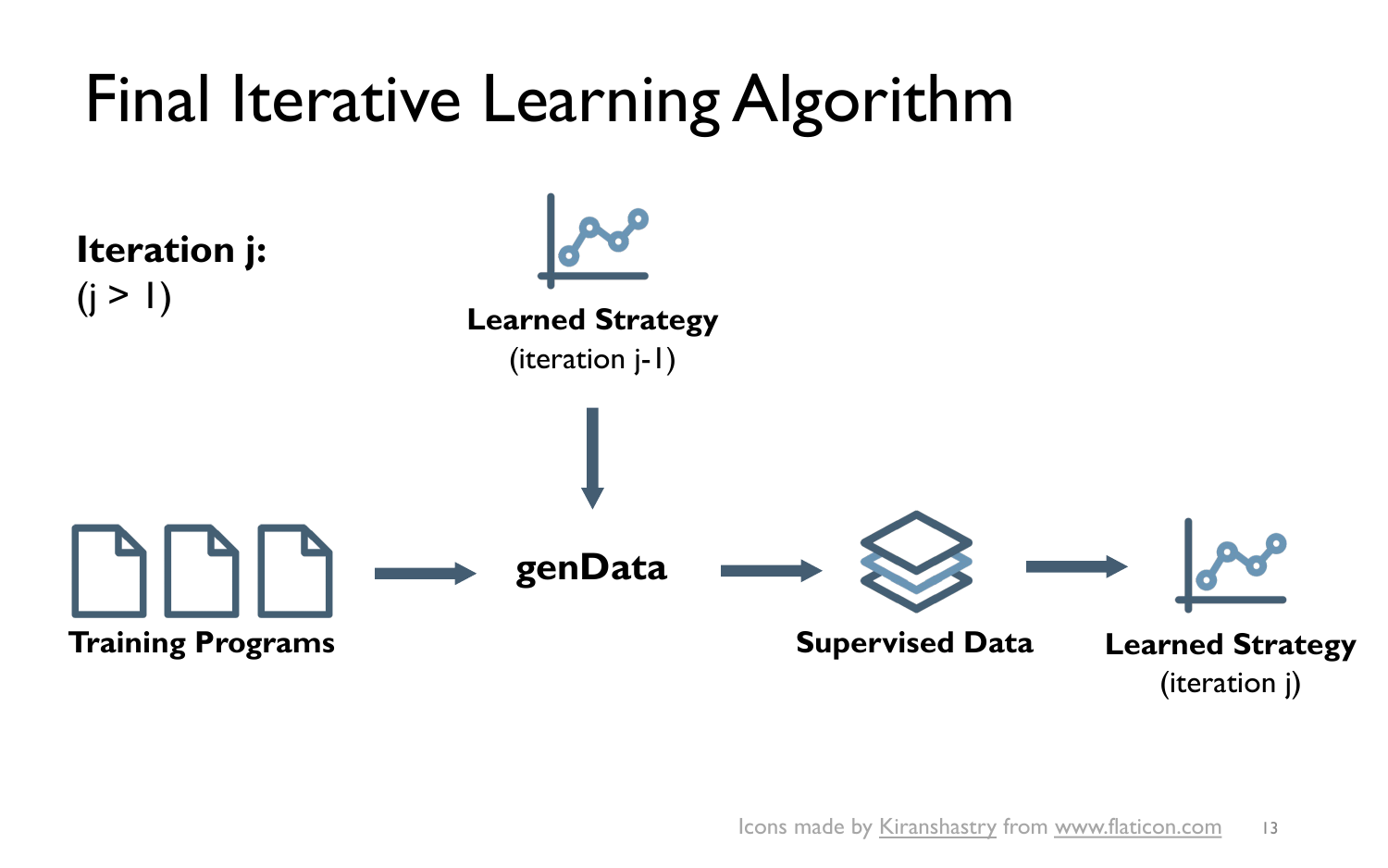#### Instantiation Learch on KLEE

**Features:** stack, successor, testCase, coverage, constraint, **depth**, **cpicnt**, **icnt**, **covNew**, **subpath**

**UBSan Violations:** Integer overflow, oversized shift, out-ofbound array reads/writes, pointer overflow, null deference

Run 4 learned strategies, each taking a quarter of the total time limit, and combine all generated tests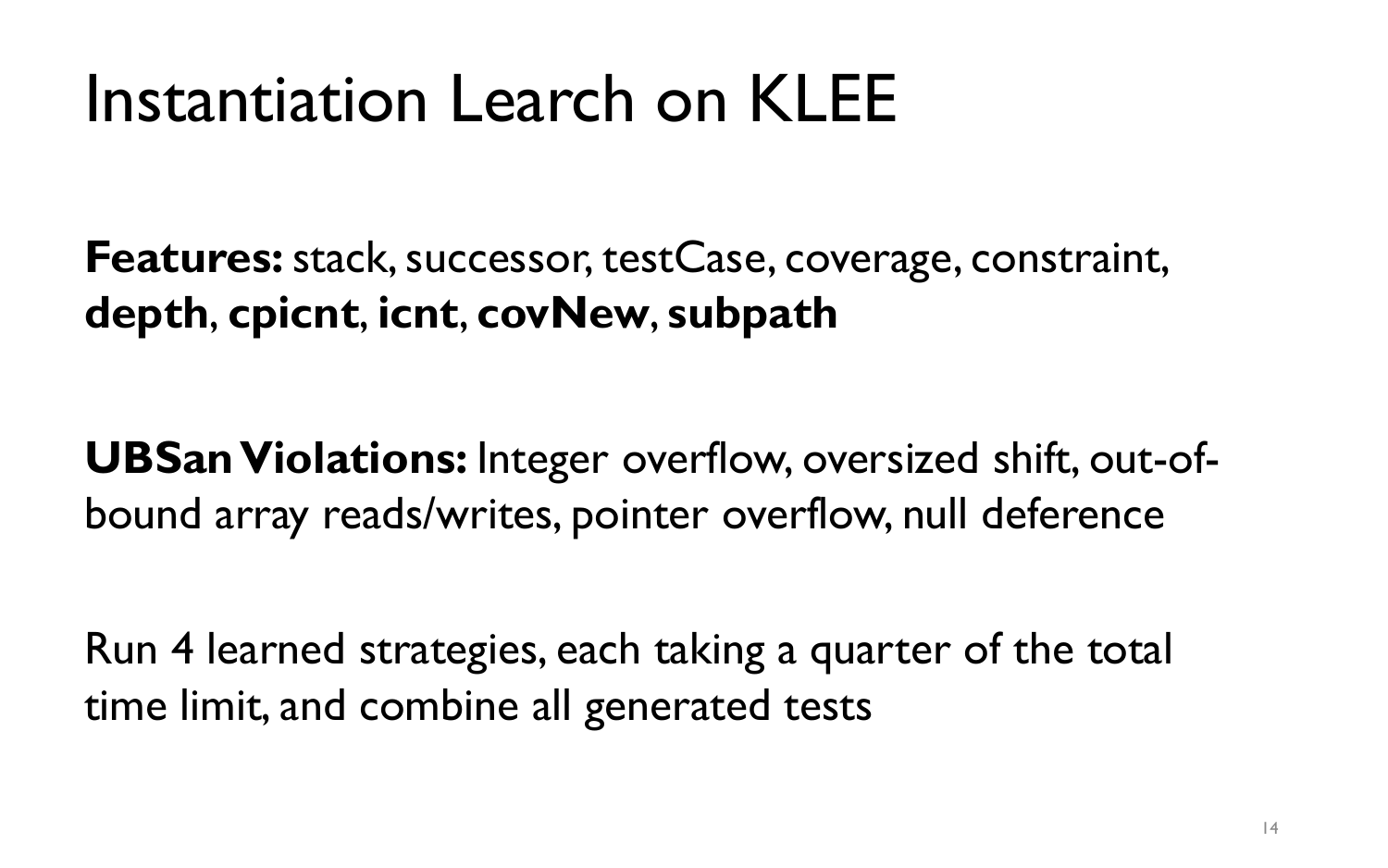#### Evaluation: Line Coverage (8h runs)

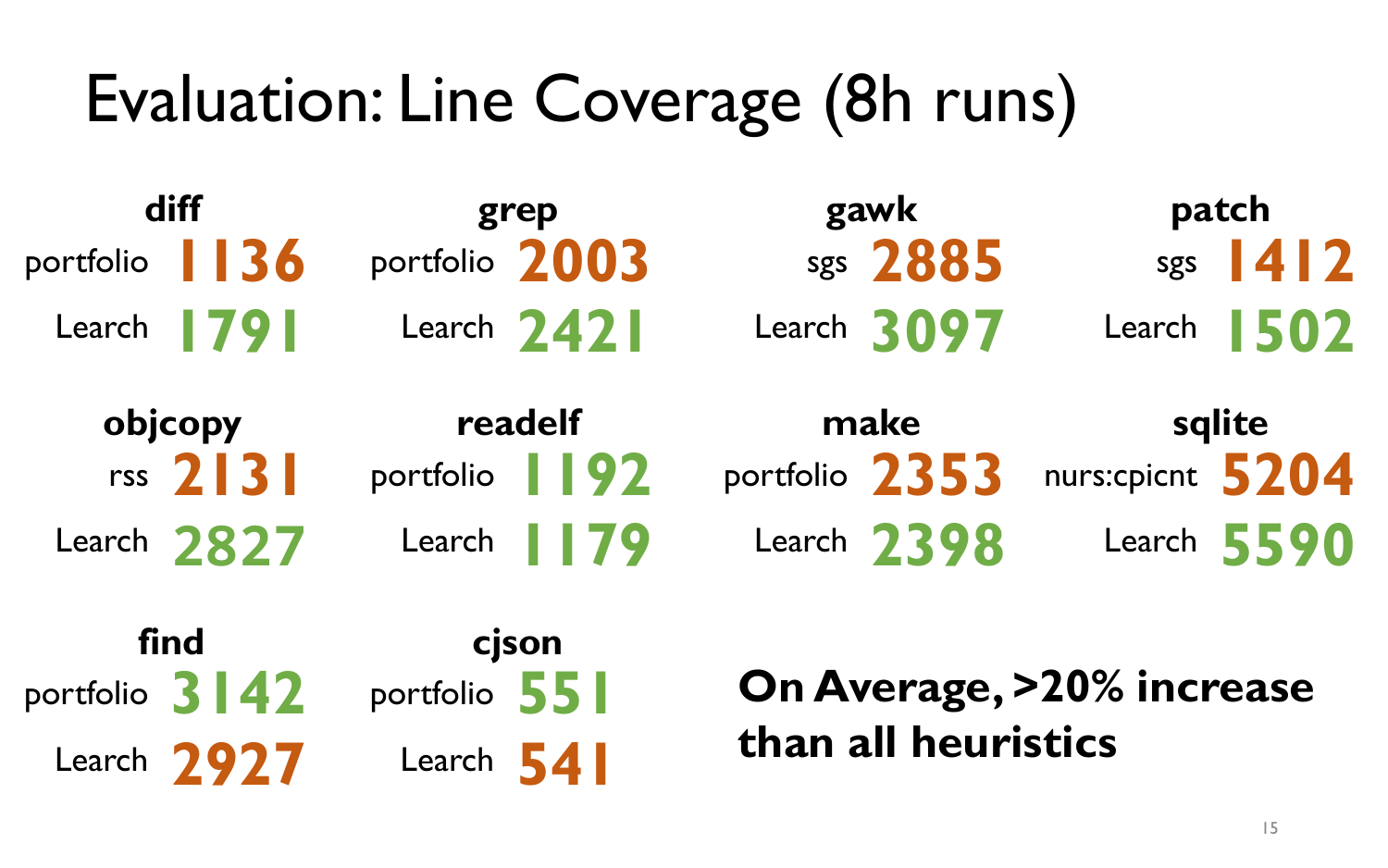#### Evaluation: UBSan Violations (8h run)



#### **46 reports to developers, 13 confirmed, 11 fixed**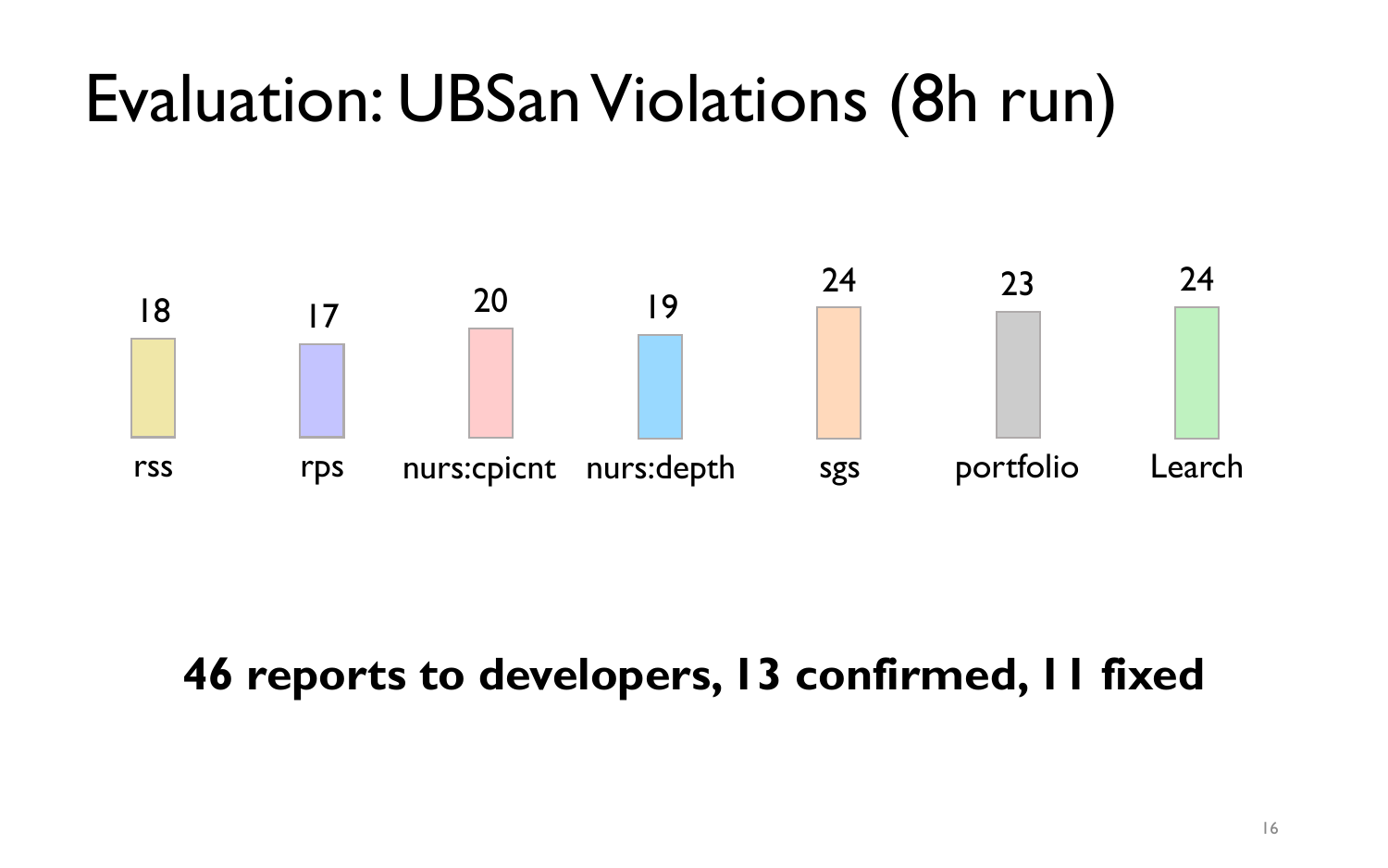# Evaluation: Seeding AFL (8h runs)

#### **Discovering Paths**

| objcopy |             | readelf                                  |              | make |               | sqlite |               |
|---------|-------------|------------------------------------------|--------------|------|---------------|--------|---------------|
|         | $sgs$ 2489  | nurs: depth $\left  \frac{4}{3} \right $ |              |      | rps 5582      |        | sgs $4243$    |
|         | Learch 2882 |                                          | Learch $453$ |      | Learch $5689$ |        | Learch $4364$ |

#### **Detecting UBSan Violations**

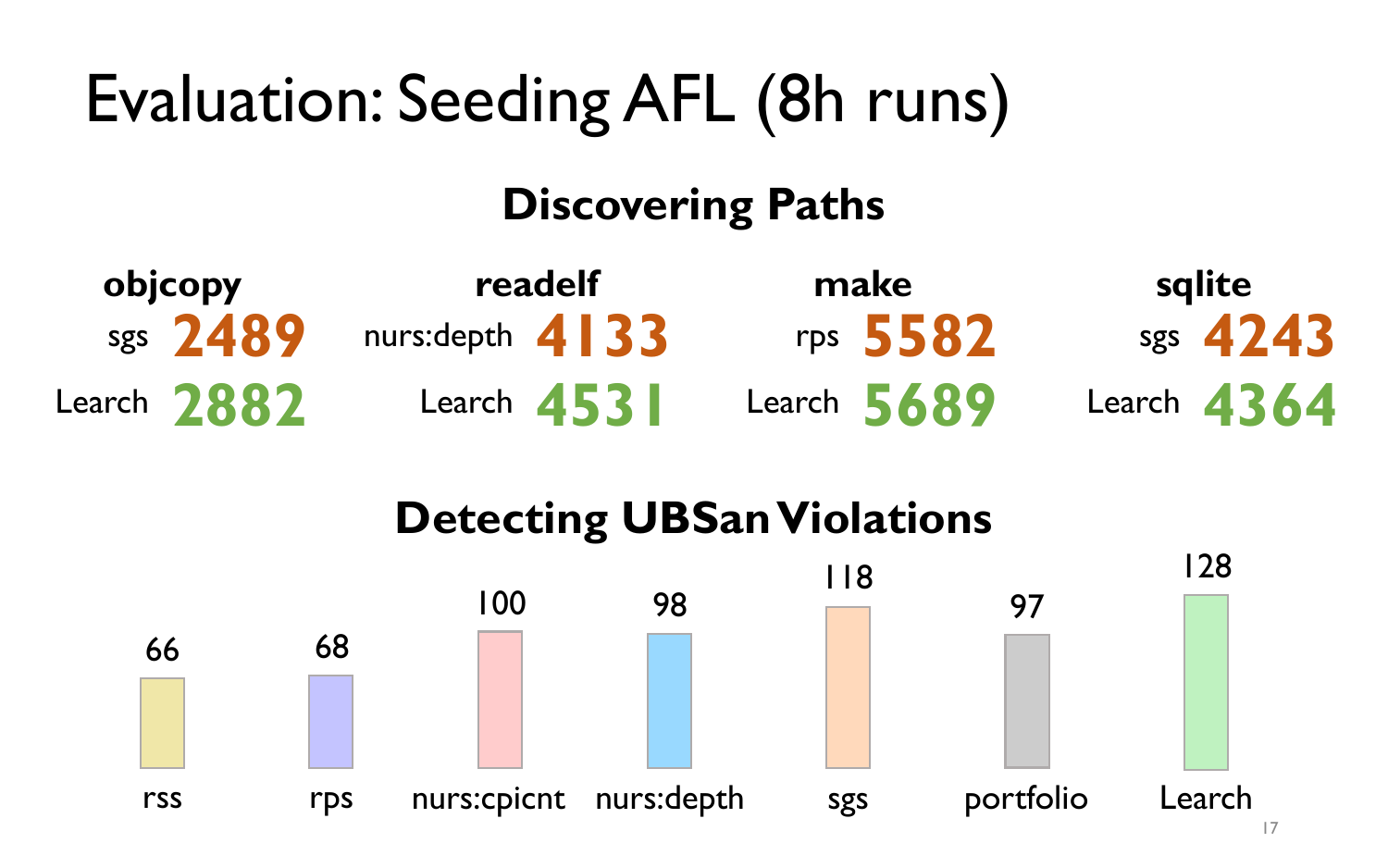#### Evaluation: Design Choices (1h runs) **Line Coverage 566 566 560 563 618 UBSan Violations 71 75 70 93**

4 individual strategies

Learch

4 individual strategies **88** Learch

|  | 517 541 618       |  | 62 70 88          |
|--|-------------------|--|-------------------|
|  | linear rnn Learch |  | linear rnn Learch |